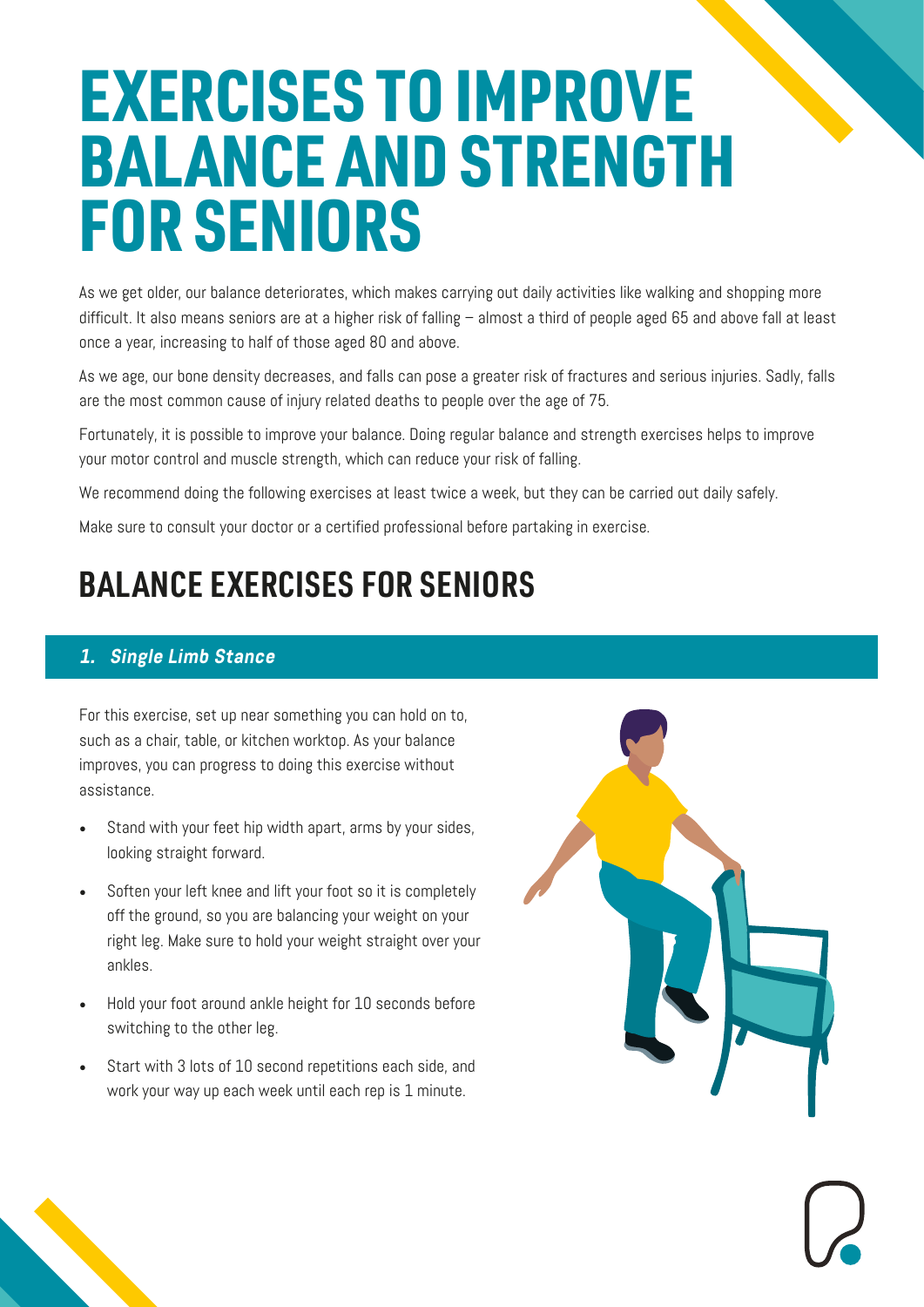#### **2. Clock Reach**

For this exercise, imagine that you are stood in the centre of a clock; 12 o'clock is directly in front of you, 3 and 9 o'clock is to your sides, and 6 o'clock is to your back.

- Stand upright next to a chair, countertop, or another stable object that you can hold onto.
- Holding onto the surface with your right hand, lift your left foot off the ground.
- While your foot is off the ground, extend your left arm so that it reaches towards 12 o'clock.
- Slowly move your arm horizontally so that it points to 9 o'clock then 6 o'clock, before moving back round. Keep your foot off the ground throughout.
- Put down your arm and leg and repeat on the other side. Your right arm will point to 3 o'clock rather than 9.
- Start with 3 reps per side and work your way up to 5. You can slow down the movement to make this more challenging.

#### **3. Staggered Stance**

This is a great exercise to specifically help improve balance when walking.

- Set up near an object you can hold onto, such as a chair or worktop.
- Place a piece of tape, string, or something similar, on the ground to act as a centre line.
- Stand on your 'line' with your feet together, hands by your sides, and chin and chest up.
- Step forward, placing your right foot on the line so it is directly in front of your left foot.
- Hold this position for 10 seconds, making sure to balance evenly over both feet.
- Return your right foot to your starting position and repeat with the left foot.
- Start with 3 reps of 10 seconds each side and build the time up to 30 seconds.



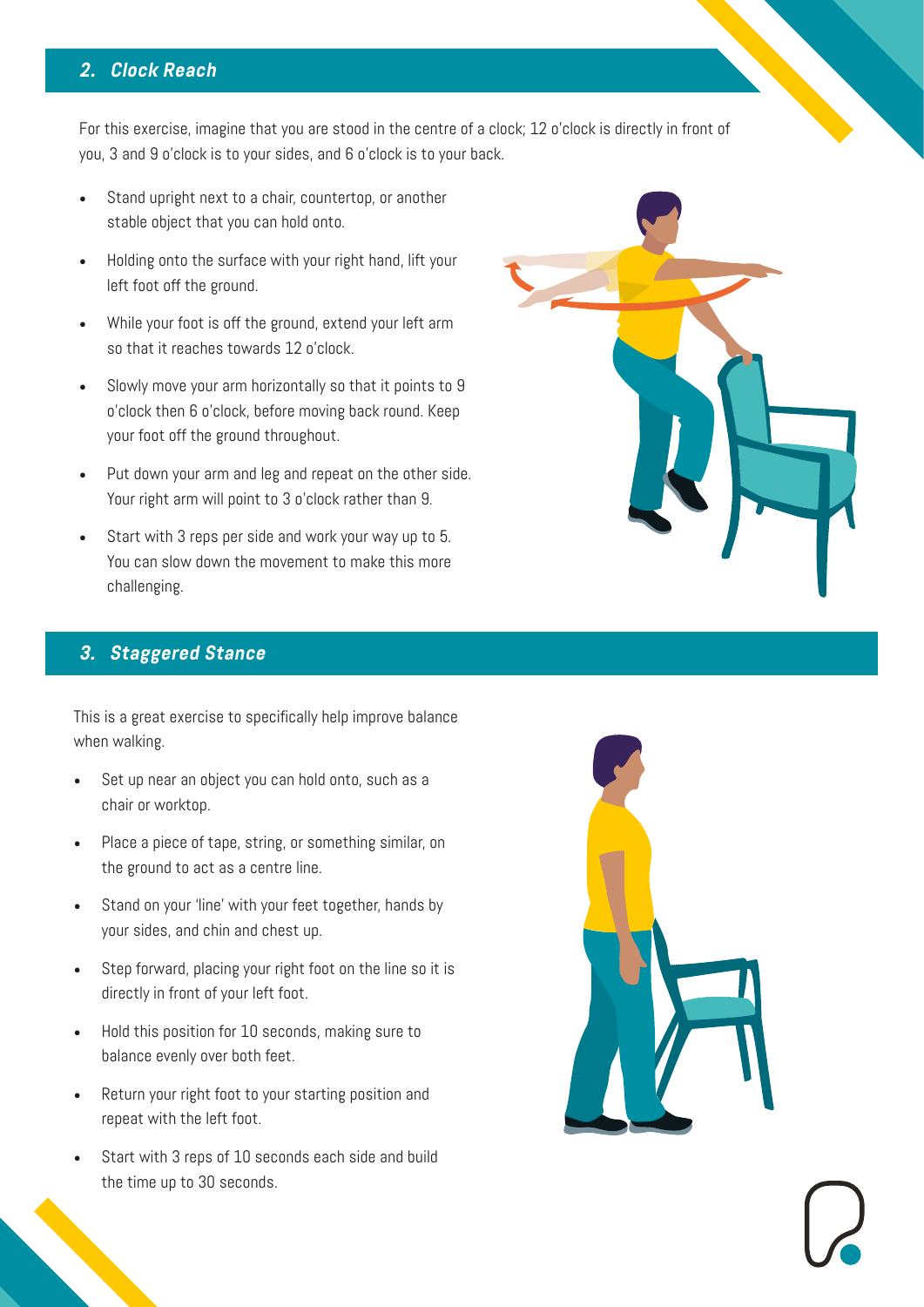#### **4. Knee Marching**

As well as helping to improve balance, knee marches can build muscle strength in the ankles, hips, and legs. The slower you do the exercise, the more challenging it is, so you can increase the difficulty each week by slowing down.

- Stand facing forward with your feet together and arms at your sides.
- Raise one knee up as high as feels comfortable and then lower it down. As you bring the knee up, shift your weight onto the other leg.
- Repeat on the other side, as if you were marching.
- Repeat 10 times per leg for best results, or up to 2 minutes straight if you feel up to it.



#### **4. Side Leg Raise**

- Standing behind a chair or other object you can hold onto with your feet slightly apart.
- Slowly lift your left leg to the side, making sure to keep your toes facing forward. Your back should remain straight and you should be looking straight ahead.
- Hold your leg up for 10 seconds before slowly lowering back to the floor.
- Repeat on the other side.
- Start with 3 reps of 10 second holds, increasing up to 30 seconds each rep.

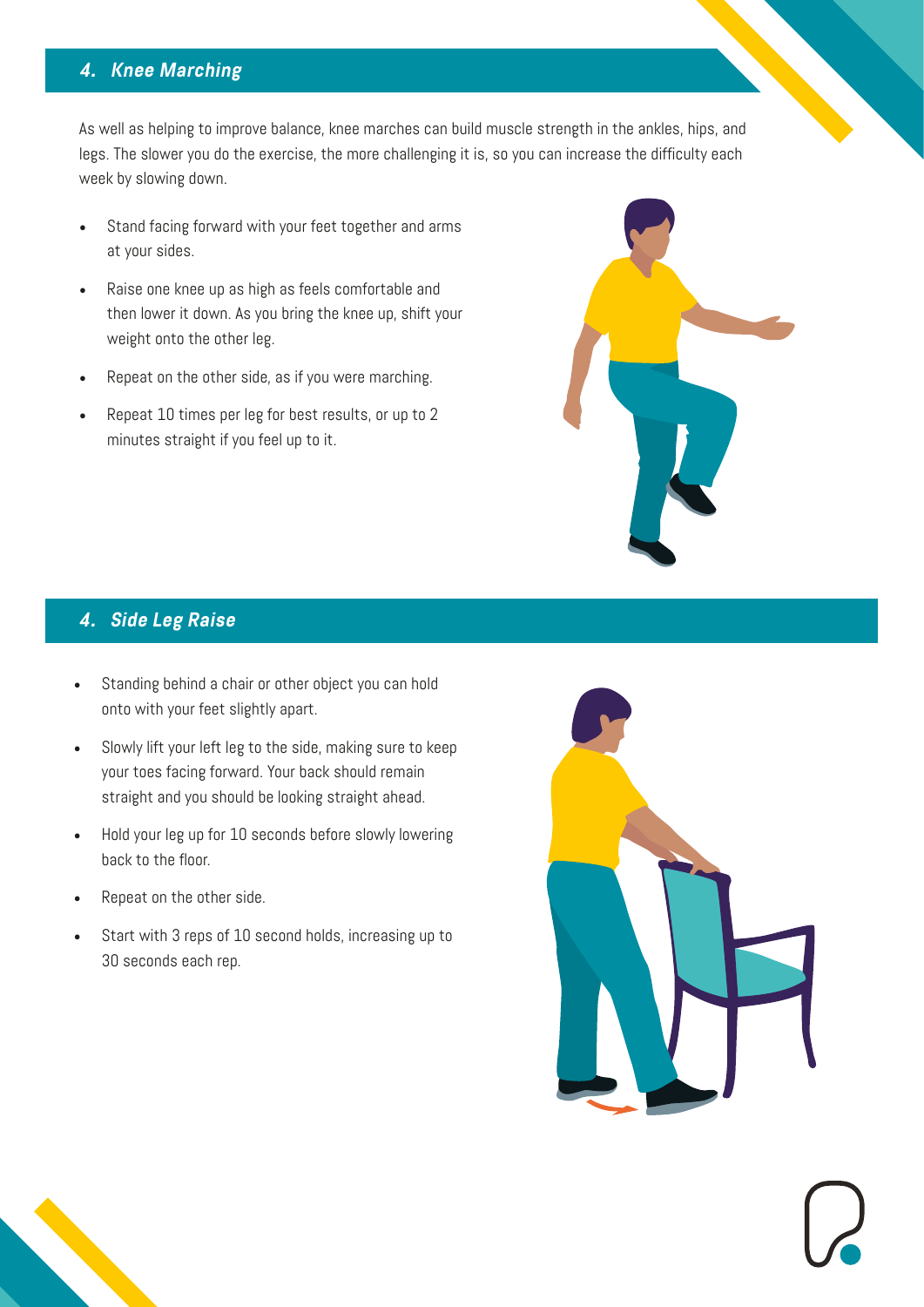## **STRENGTH EXERCISES FOR SENIORS**

Strength exercises focus on improving the strength of your muscles and bones, helping to boost endurance and counteract any frailty that can come with aging. These types of exercises can reduce the risk of health issues such as osteoporosis and arthritis. They can also help to improve your balance.

We recommend doing the following exercises 2-3 times per week. Start off with 10 reps for each exercise and work your way up until you can do 3 sets of 10.

These exercises can all be done at home with no equipment. As you improve, you can add light weights such as a water bottle to make the exercises more challenging.

#### **1. Chair Squats**

- Stand in front of your chair with your feet shoulderwidth apart and feet facing slightly out.
- Roll your shoulders and down away from the ears. This will help you to maintain a straight spine.
- Look straight ahead and take a deep breathe in and tighten your ab muscles. Bend your knees and sink your hips back and down until you touch the chair without sitting down. Keeping your arms out in front will help with your balance.
- Squeeze your glutes and straighten your legs back up to standing position.

### **2. Wall Push Ups**

- Place your hands on the wall, shoulder width apart, at chest height.
- Take a step back while keeping your hands on the wall.
- Bend your elbows and slowly lower your chest towards the wall until your elbows are at a 90 degree angle.
- Push the wall to return back to the starting position.
- This is one rep.